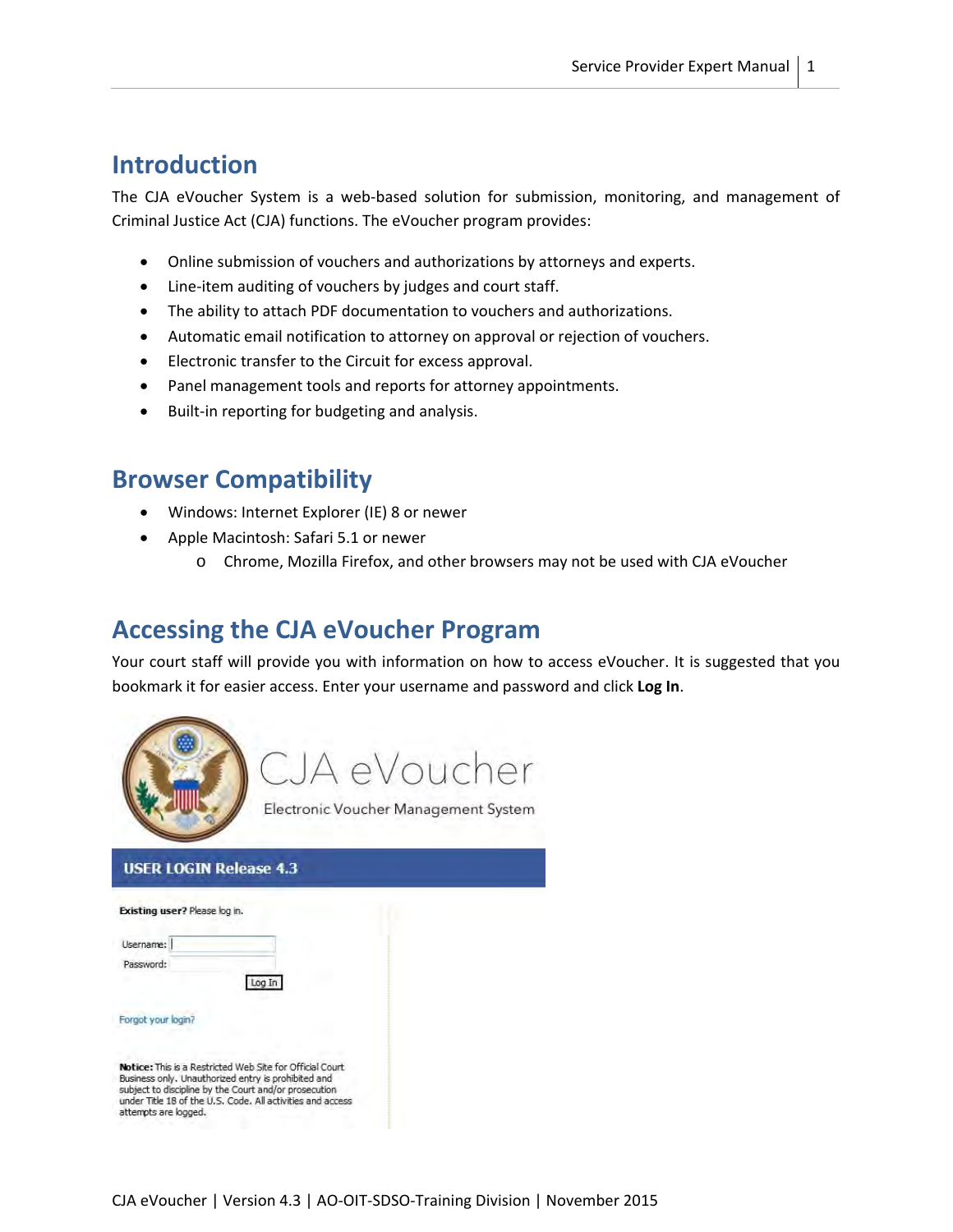Users will be required to change their passwords within **30 days** of the first time they log in to eVoucher. Passwords must be at least eight characters in length and contain:

- One lower-case character
- One upper-case character
- One number
- One special character

If you forget your username or password, click the **Forgot your Login** hyperlink. Enter your username or email address and click **Recover Logon**. You will receive an email with instructions on how to reset your password.

|                     | send you an email to reset your password. | Forgot your Login? Please tell us your username and/or email address. We will |  |
|---------------------|-------------------------------------------|-------------------------------------------------------------------------------|--|
| Username:<br>Email: |                                           | and/or                                                                        |  |
|                     | Recover Logon                             |                                                                               |  |

# **Profile**

Your profile contains your login information, your contact information, as well as the billing information that will be used to pay for your services. Your district may allow you to manage and update this information.

| Home Operations Reports Links Help                             | logout                                                                                                                                                                                                                                                                     |                                 |
|----------------------------------------------------------------|----------------------------------------------------------------------------------------------------------------------------------------------------------------------------------------------------------------------------------------------------------------------------|---------------------------------|
| > Help > My Profile                                            |                                                                                                                                                                                                                                                                            | Welcome Abraham Astley (Expert) |
| <b>Login Info</b><br>Your Login information                    | UserName Astley                                                                                                                                                                                                                                                            | Edit                            |
| <b>Expert Info</b><br>Your personal info                       | Your Name: Abraham Astley<br>Your Contact Info:<br>Phone: 210-555-3434<br>Fax:<br>deadmail@support.aotx.uscourts.gov<br>deadmail@support.aotx.uscourts.gov<br>deadmail@support.aotx.uscourts.gov<br>Your Address:<br>110 Main Street<br>San Antonio, TX 78210<br><b>US</b> | Edit                            |
| <b>Billing Info</b><br>List all available billing info records | Your default billing info is:<br><b>Abraham Astley</b><br>Billing Code: 0101-000002<br>110 Main Street<br>San Antonio, TX<br>78210 - US<br>Phone: 210-555-3434<br>Fax:                                                                                                     | Select<br>Add<br>Edit           |
| <b>Expert Specialties</b><br>List your assigned specialties    | Your current assigned specialties are:<br>[General]: Chemist, Toxicologist                                                                                                                                                                                                 | Edit                            |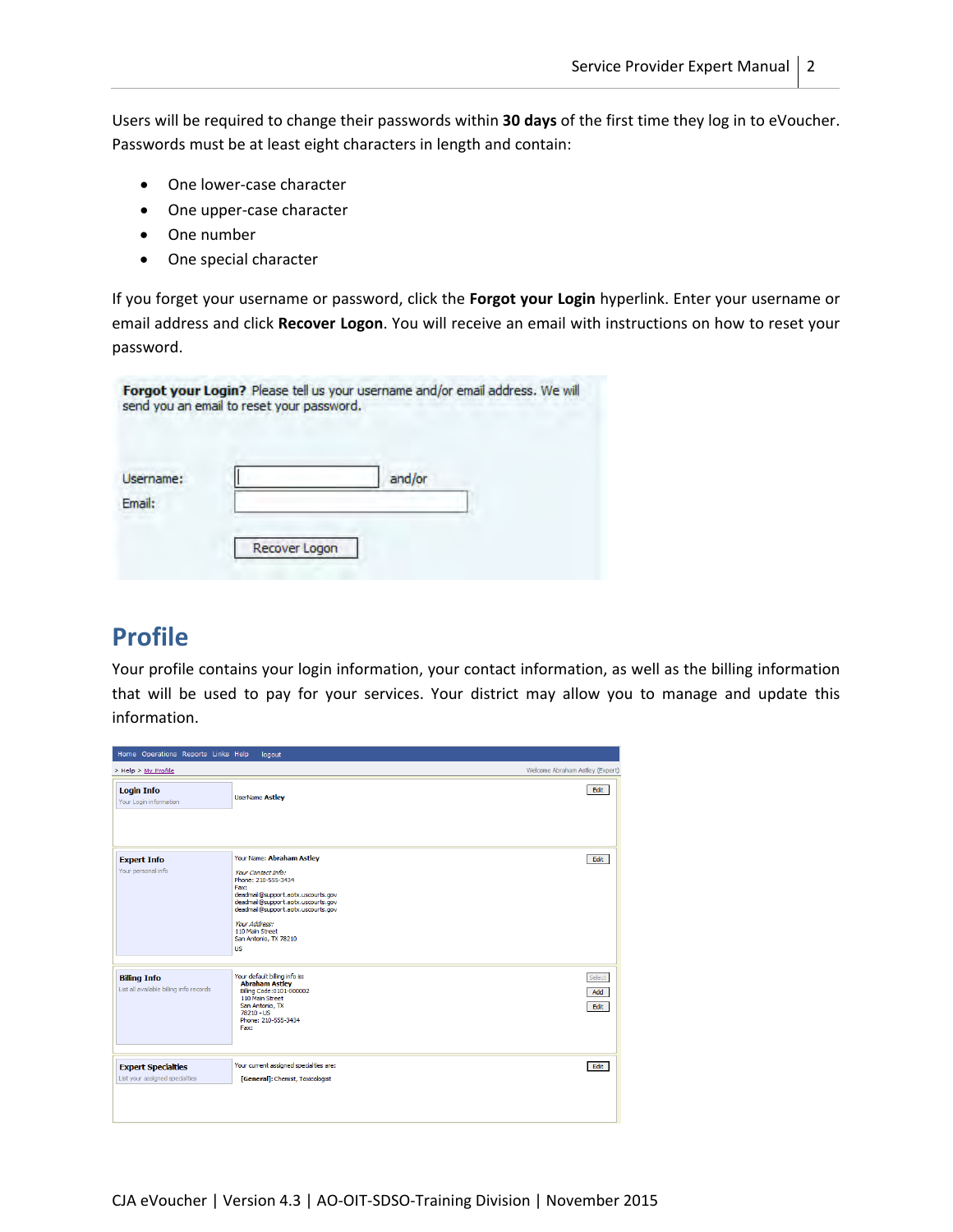## **Changing Your Username and Password**

You may change both your username and password in your profile. You may access your profile from the home page by clicking the **My Profile** link to the right of the user profile picture. Or, you may select **My Profile** from the **Help** menu.

Click **Edit** on the right side of the **Login Info** section.

| Login Info             | Username Astley |       | change | Close |
|------------------------|-----------------|-------|--------|-------|
| Your Login information | Password ****   | reset |        |       |
|                        |                 |       |        |       |
|                        |                 |       |        |       |

To change your username, type the new username and click **Change**.

Passwords will expire every 180 days.

To change your password, click **Reset**. Type the new password and retype it in the confirm field and click **Reset**. Click **Close** to exit the **Login Info** section.

# **Personal Info**

The **Personal Info** section of the profile contains your designation, name, and contact information. If any information is missing or incorrect, you can change your personal info by clicking **Edit** to the right of this section of the profile.

Only self‐employed Service Providers must enter a social security number in the user profile, Company‐ employed service providers will need to enter the EIN. Once you have saved your social security number, it becomes read-only and the record is transmitted to CJA 6x. Once your record has been transmitted to CJA6x, any changes to the social security number can only be made by an eVoucher administrator. If you need to make a change, you must contact your court.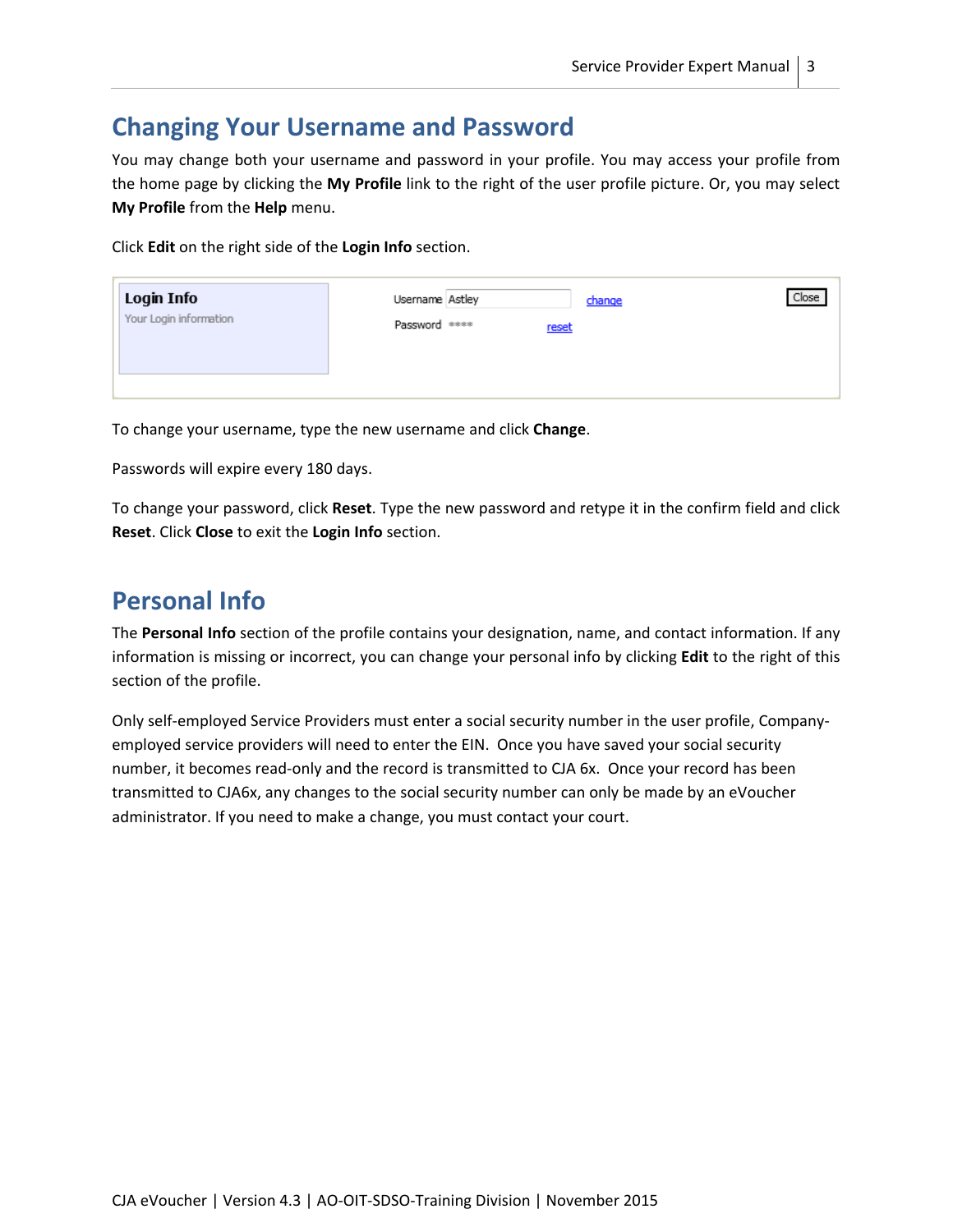| <b>Expert Info</b>                                                                                                                                                                                                                                                               | * Required Fields<br>First Name * (If self-employed) Middle                                                                                                                                                       | <b>Last Name</b>     | Save               |
|----------------------------------------------------------------------------------------------------------------------------------------------------------------------------------------------------------------------------------------------------------------------------------|-------------------------------------------------------------------------------------------------------------------------------------------------------------------------------------------------------------------|----------------------|--------------------|
| Your personal info                                                                                                                                                                                                                                                               | Abraham                                                                                                                                                                                                           | Astley               | cancel<br>Inactive |
| <b>SSN Instructions:</b><br>If you are a self-employed service<br>provider, you are required to enter<br>your Social Security Number in the SSN<br>field.<br>If you are company-employed service<br>provider only, do not enter your Social<br>Security Number in the SSN field. | Tax Identification Number: * (If self-employed)<br>SSN: 123-45-6788<br>Confirm: 123-45-6788<br>Main Email *<br>deadmail@support.aotx.uscourts.gov<br>2nd Email<br>deadmail@support.aotx.uscourts.gov<br>3rd Email |                      |                    |
| <b>Payee Certification:</b>                                                                                                                                                                                                                                                      | deadmail@support.aotx.uscourts.gov                                                                                                                                                                                |                      |                    |
| This message informs you that the<br>Name and TIN entered are collected                                                                                                                                                                                                          | Phone *                                                                                                                                                                                                           | Cell Phone           | Fax                |
| pursuant to IRS Guidelines that govern                                                                                                                                                                                                                                           | 210-555-3434                                                                                                                                                                                                      |                      |                    |
| what information must be collected by<br>the judiciary for payments made to                                                                                                                                                                                                      | Address 1 *                                                                                                                                                                                                       | City *               |                    |
| Inon-emplovees and other entities for                                                                                                                                                                                                                                            | 110 Main Street                                                                                                                                                                                                   | San Antonio          |                    |
| services provided and for purposes of                                                                                                                                                                                                                                            | Address <sub>2</sub>                                                                                                                                                                                              | State * (US only)    | Zip * (US only)    |
| lissuing a Form 1099-MISC. You have<br>provided this information under                                                                                                                                                                                                           |                                                                                                                                                                                                                   | <b>TEXAS</b><br>▼    | 78210              |
| penalties of perjury and certify that:                                                                                                                                                                                                                                           | Address 3                                                                                                                                                                                                         | Country <sup>*</sup> |                    |
| 1 - The number entered as my SSN or                                                                                                                                                                                                                                              |                                                                                                                                                                                                                   | <b>UNITED STATES</b> | ۰                  |
| EIN is my correct taxpayer<br>lidentification number: and<br>2 - I am a U.S. citizen, U.S. resident<br>alien, or other U.S. person (a<br>partnership, corporation, company, or<br>association created or organized in the<br>U.S. or under the laws in the U.S.).                |                                                                                                                                                                                                                   |                      |                    |

## **Billing Info**

The billing information for your services is contained in the **Billing Info** section of the profile. If your personal information, address, and phone are correct, you can select the **Copy Address from Profile** check box. You will not be allowed to submit a voucher in CJA eVoucher without complete billing information. You may edit the billing info by clicking **Edit** to the far right of the **Billing Info** section of the profile.

Company‐employed service providers are required to enter their name, email information, company's EIN, name, and payment address information in the billing information section of the user profile. This information is used to establish the company's record in CJA 6x.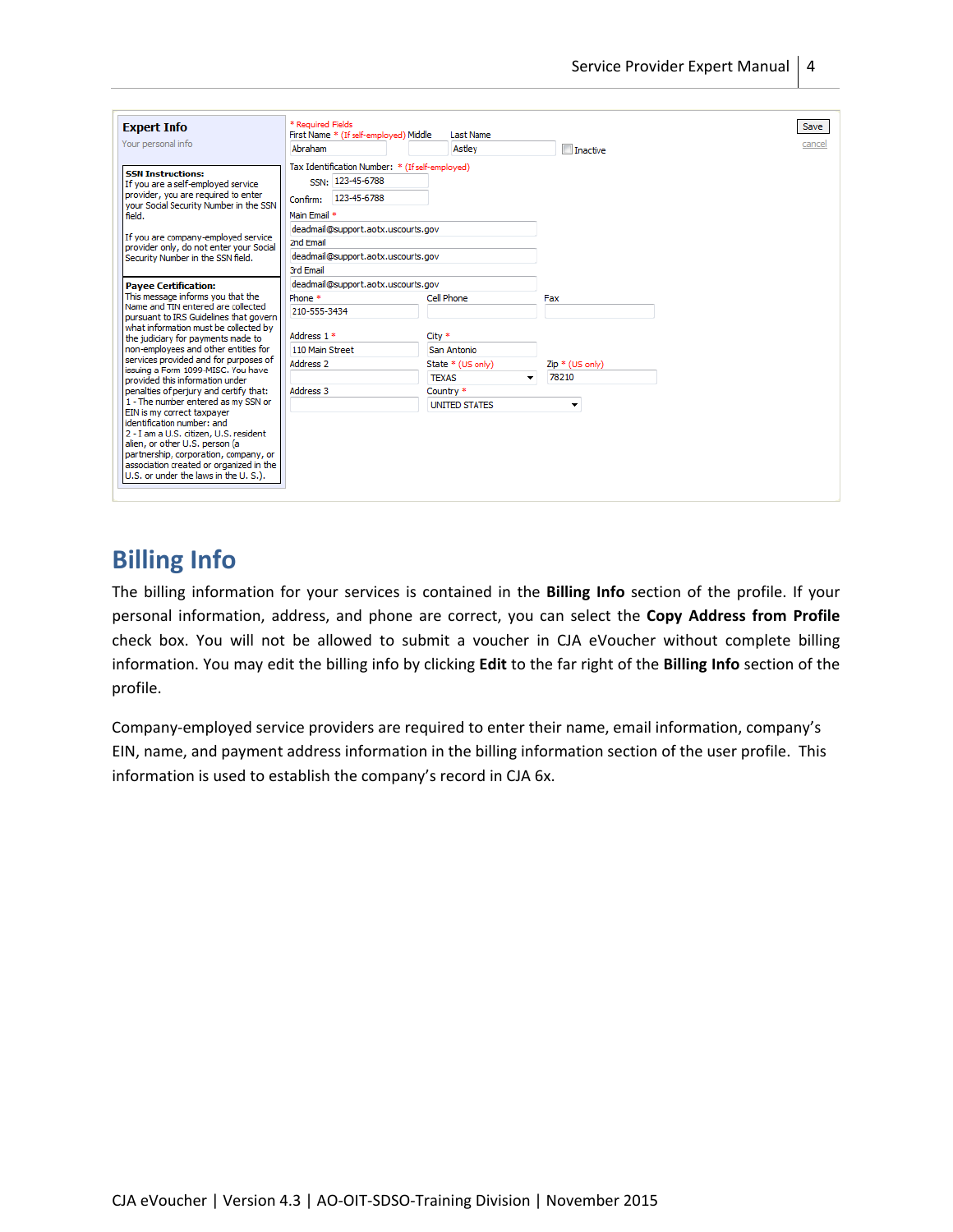| <b>Billing Info</b><br>List all available billing info records | * Required Fields<br><b>Billing Type:</b><br>Self-Employed<br>Company<br>Copy Address from Profile |                          |                       | Save<br>cancel |
|----------------------------------------------------------------|----------------------------------------------------------------------------------------------------|--------------------------|-----------------------|----------------|
|                                                                | Name: *                                                                                            |                          |                       |                |
|                                                                | Abraham Astley                                                                                     |                          |                       |                |
|                                                                | Phone: *                                                                                           | Fax:                     |                       |                |
|                                                                | 210-555-3434                                                                                       |                          |                       |                |
|                                                                | Address 1: *                                                                                       |                          |                       |                |
|                                                                | 110 Main Street                                                                                    |                          |                       |                |
|                                                                | Address 2:                                                                                         |                          |                       |                |
|                                                                | Address 3:                                                                                         |                          |                       |                |
|                                                                | City: *                                                                                            | State: * (US only)       | Zip Code: * (US only) |                |
|                                                                | San Antonio                                                                                        | <b>TEXAS</b>             | $-78210$              |                |
|                                                                | Country: *                                                                                         |                          |                       |                |
|                                                                | <b>UNITED STATES</b>                                                                               | $\overline{\phantom{a}}$ |                       |                |
|                                                                |                                                                                                    |                          |                       |                |

You may add additional billing records by clicking **Add**. You, or the attorney for whom you are providing services, must choose the billing information you wish to use when creating vouchers or authorizations.

Payments cannot be made if the social security number or EIN is missing from your profile. This is a requirement of the payment system with which eVoucher is interfacing.

The **Billing Info** section has added **Billing Type** radio buttons that include:

- **Self‐Employed** ‐ used when payments are made to the expert's social security number.
- **Company** ‐ used when payments are made to a firm's EIN number.

Validations have been added to billing information to ensure the data is in the proper format to be sent to the payment system. If the data is not in the proper format, payments cannot be made. The system will alert you if there are problems with your billing information data. You will need to fix those problems before payments can be made. We ask that you access your profile and verify your social security number, add your social security number if it is not there (unless you are acting only as an associate on the system) and verify your billing information. Please do this as soon as possible so there will not be an interruption in your payments.

Please note that you will not be able to change your social security number or your EIN once it has been synced with the interface. Only the CJA6XAdmin user will have rights to change social security numbers. Also, remember to add new or additional billing records if your billing information changes. Do not edit the existing record.

#### **Expert Specialties**

The **Expert Specialties** section will list any specialties for which you are approved for eVoucher billing. If you are selected from the approved experts list, when vouchers or authorizations for service providers are created in eVoucher, the selection of your specialty will populate your name and billing information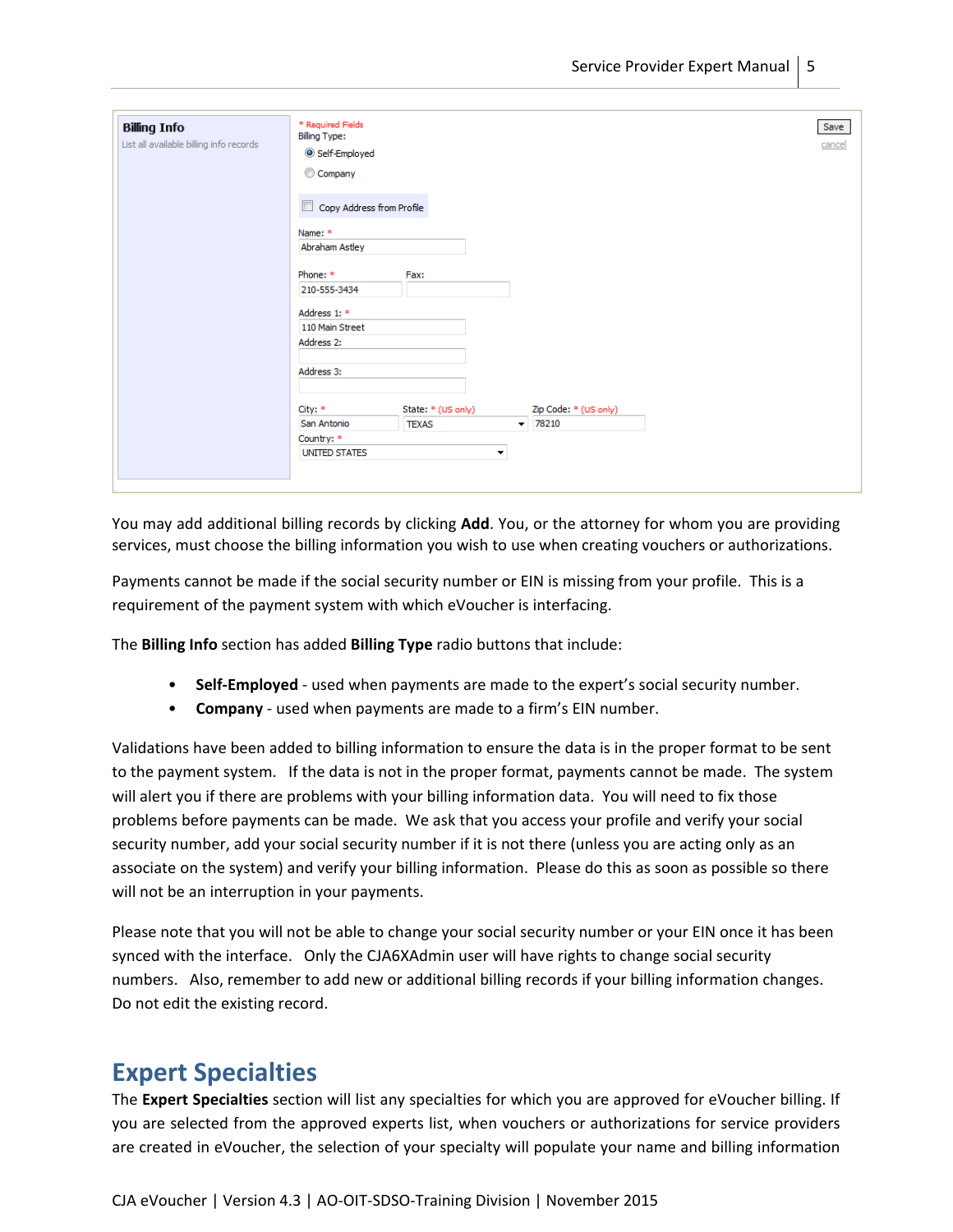(with social security number/EIN masked). That specialty will also be checked on any of the CJA forms (CJA‐21, CJA‐24, or CJA‐31) created in eVoucher.

| <b>Expert Specialties</b>      | Please, select what specialties apply to you: |
|--------------------------------|-----------------------------------------------|
| List your assigned specialties | General                                       |
|                                | Accountant                                    |
|                                | <b>Ballistics Expert</b>                      |
|                                | CALR(Westlaw, Lexis, etc)                     |
|                                | Chemist, Toxicologist                         |
|                                | Computer (Hardware, Software, Systems)        |
|                                | <b>Computer Forensics Expert</b>              |
|                                | <b>Documents Examiner</b>                     |
|                                | <b>Duplication Services</b>                   |
|                                | <b>Fingerprint Analyst</b>                    |
|                                | Hair, Fiber Expert                            |
|                                | <b>Interpreter Translator</b>                 |
|                                | Investigator                                  |
|                                | Jury Consultant                               |
|                                | Legal Analyst/Consultant                      |
|                                | LitigationSupport Services                    |
|                                | <b>Mitigation Specialis</b>                   |
|                                | Other                                         |
|                                | Other Medical Expert                          |
|                                | Paralegal Services                            |
|                                | Pathologist, Medical Examiner                 |
|                                | Polygraph Examiner                            |
|                                | Psychiatrist                                  |
|                                | Psychologist                                  |
|                                | Voice, Audio Analyst                          |
|                                | Weapons Firearms Explosive Expert             |
|                                | <b>Transcript</b>                             |
|                                | Court Reporter                                |

the state of the control of the control of the control of the control of the control of the control of the control of the control of the control of the control of the control of the control of the control of the control of

**Brown**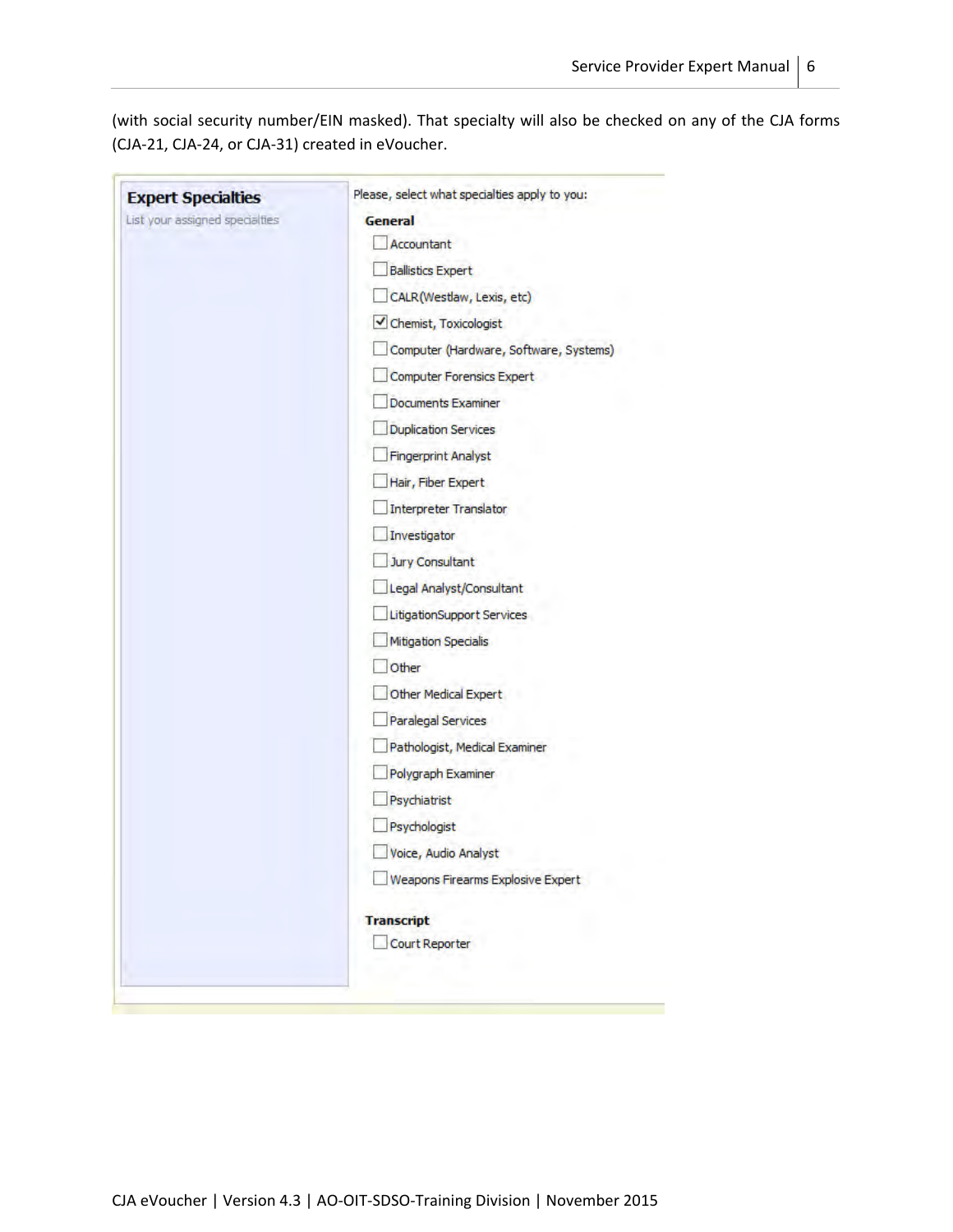# **Home Page and Navigation (menu)**

The home page provides access to information about your cases and billing information which you submit, or the billing information the attorney submitted on your behalf.

| > Home                                                                                                      | Home Operations Reports Links Help                                                                          | logout                                               |                                                                  |                            |                                                 |                                                                   |                                                                                              |                                               |                                                        | Welcome Tenesa Tran      |
|-------------------------------------------------------------------------------------------------------------|-------------------------------------------------------------------------------------------------------------|------------------------------------------------------|------------------------------------------------------------------|----------------------------|-------------------------------------------------|-------------------------------------------------------------------|----------------------------------------------------------------------------------------------|-----------------------------------------------|--------------------------------------------------------|--------------------------|
| specialistic RO of A<br>axpert ==                                                                           | <b>EXPERT</b>                                                                                               |                                                      | Welcome Teresa Transcripts:<br>My Appointments: View             | <b>My Profile</b>          |                                                 |                                                                   |                                                                                              |                                               | My Submitted                                           |                          |
| E My Documents                                                                                              | To group by a particular Header, drag the column                                                            | My<br><b>Documents</b>                               |                                                                  | Search:                    |                                                 |                                                                   | <b>El My Submitted Documents</b><br>To group by a particular Header, drag the column to this |                                               | <b>Documents</b>                                       |                          |
| Case<br>1:14-CR-08806-CC-<br>Start: 04/09/2014<br>End: 04/09/2014<br>1:14-CR-08809-AA-<br>Start: 01/01/1901 | <b>Defendant</b><br>Beatriz Ramos (#1)<br>Claimed Amount: 0.00<br>Al Perez $(\# 1)$<br>Claimed Amount: 0.00 | Teresa Transcripts<br>$CJA-24$<br>Teresa Transcripts | <b>Transporter Entry</b><br>Edit<br><b>Voucher Entry</b><br>Edit |                            | <b>Date Entered</b><br>04/09/2014<br>10/13/2015 | Case<br>1:13-CR-08810-FF-<br>Start: 10/13/2015<br>End: 10/13/2015 | <b>Defendant</b><br>Jeffrey Gardner (# 1)<br>Claimed Amount: 42.90                           | Type<br>$CJA-24$<br><b>Teresa Transcripts</b> | <b>Status</b><br>Submitted to Attorney<br>0101.0000034 | Dat<br>10/1<br>Page 1 of |
| End: 01/01/1901                                                                                             |                                                                                                             |                                                      |                                                                  |                            | Page 1 of 1 (2 items)                           | <b>El Closed Documents</b>                                        | To group by a particular Header, drag the column to this area.                               |                                               | Search:                                                |                          |
|                                                                                                             |                                                                                                             |                                                      |                                                                  | Closed<br><b>Documents</b> |                                                 | Case                                                              | <b>Defendant</b><br>Type                                                                     | No row's have been recorded on the database   | <b>Status</b>                                          | <b>Date Entered</b>      |

#### **My Documents**

The **My Documents** folder contains vouchers which have been created by you or for you by the attorney. They have not yet been submitted to the court for processing.

#### **My Submitted Documents**

The **My Submitted Documents** folder contains documents which have been submitted to the court for processing.

#### **Closed Documents**

The **Closed Documents** folder contains documents which have been completely processed.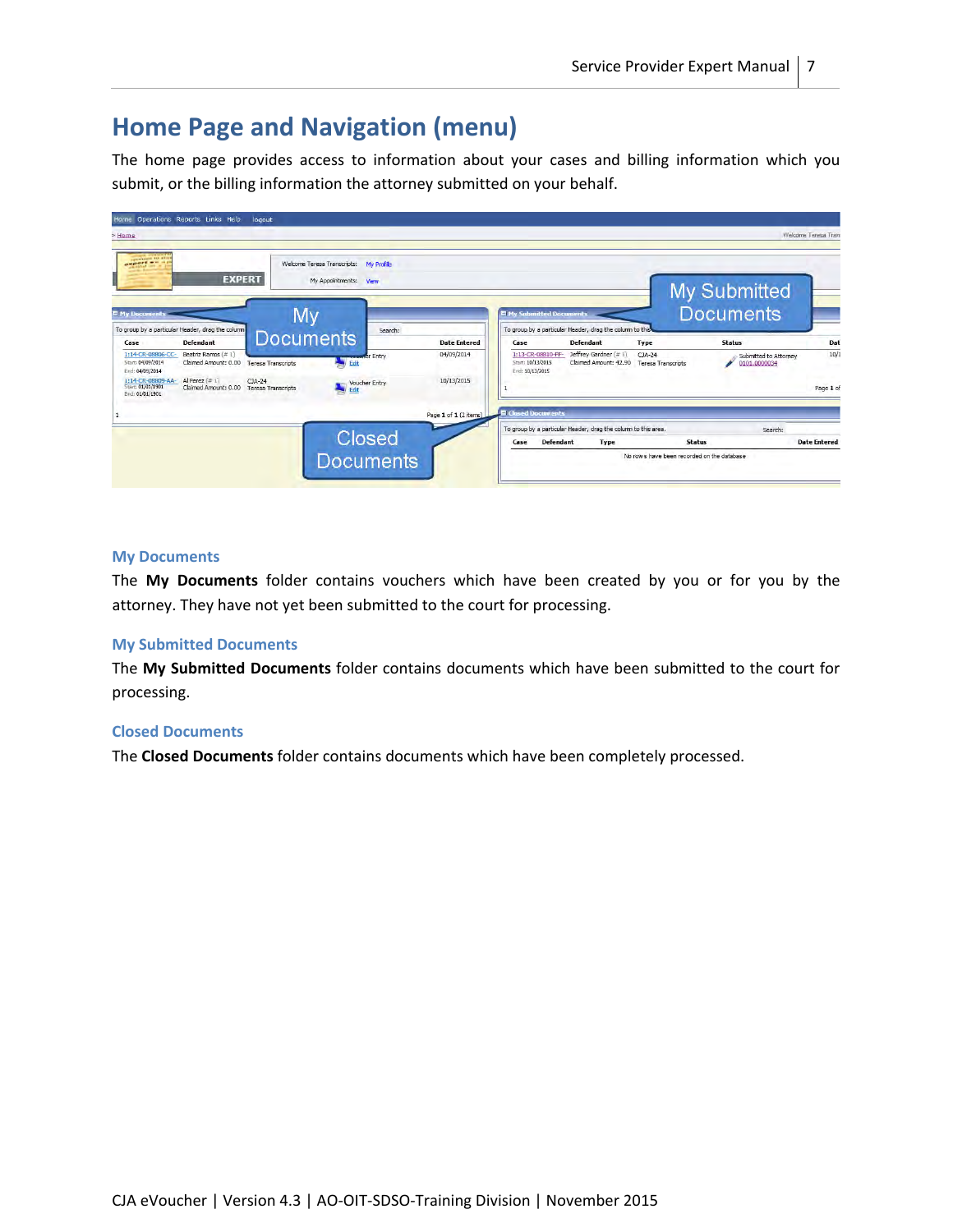## **The eVoucher menu**

Home Operations Reports Links Help logout

| <b>Menu Bar Items</b> |                                                                                                                       |
|-----------------------|-----------------------------------------------------------------------------------------------------------------------|
| Home                  | The eVoucher home page                                                                                                |
| <b>Operations</b>     | Appointments you have been assigned                                                                                   |
| <b>Reports</b>        | Selected reports you may run on your appointments                                                                     |
| <b>Links</b>          | Hyperlinks to CJA resources: forms, guides, publications, etc.                                                        |
| Help                  | Provides:<br>Another link to your Profile<br>$\bullet$<br>• "Contact Us" e-mail<br><b>Privacy Notice</b><br>$\bullet$ |
| Logout                | Logs user off the eVoucher program                                                                                    |

#### **Expert v. Expert Enter**

CJA eVoucher allows two designations for experts to complete the voucher: **Expert** and **Expert Enter**. When the service provider logs in, he or she will see a list of all of his or her documents on the home page. The **Expert** role will allow the service provider to log in to eVoucher, view any documents the attorney is creating on his or her behalf, verify the information is correct, and run reports or copies of the CJA‐21 or CJA‐31.

The **Expert Enter** role allows the expert to complete his or her voucher after the attorney has created it. If the attorney selects an expert who has Expert Enter privileges, he or she will be able to choose if the attorney or the expert will complete the voucher. The expert can then enter the correct information and submit the voucher back to the attorney for approval.

● Attorney ● Expert **Voucher Assignment** This indicates who will be responsible for filling the voucher claim part

# **CJA‐21/31 Entry**

The attorney will create the CJA-21 or CJA-31 voucher. If the expert selected is authorized to use eVoucher (**Expert Enter** rights), the attorney can choose to let the expert enter the services and expenses. The attorney should notify the service provider that the voucher has been created and is awaiting completion by the provider.

Log in to the eVoucher application. The voucher should appear in your **My Documents** folder on your home page.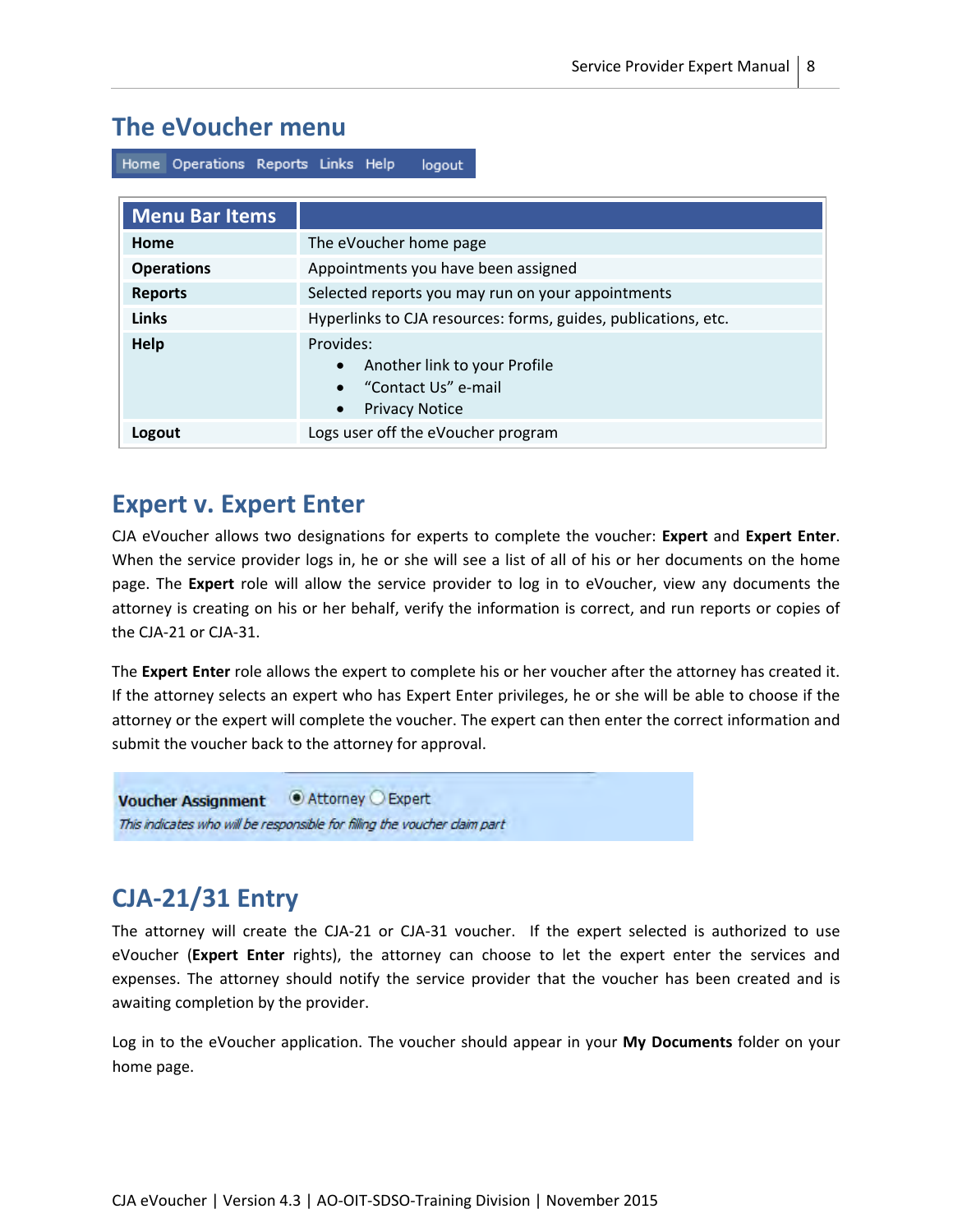| To group by a particular Header, drag the column to this area. |                                            |                                                       | Search:             |
|----------------------------------------------------------------|--------------------------------------------|-------------------------------------------------------|---------------------|
| Case                                                           | Defendant                                  | Type                                                  | <b>Status</b>       |
| 1:13-CR-07387-BB-<br>Store: 01/01/1901<br>Drill 01/01/1901     | Sevrin Brian (= 1)<br>Claimed Amount: 0.00 | $CIA-21$<br>Charlene Campos<br>Interpreter Translator | Vouicher Entr<br>61 |

To enter your fees and expenses, click the **Edit** hyperlink under the **Status** column.

The Voucher will open to the **Basic Info** tab screen. The left panel will display a running summary of the services and expenses as they are entered and saved.

| $CIA-21$<br>Voucher Entry                                                                                                                                                                                     | <b>Basic Info</b><br><b>Services</b>                                                                                                                                                      | <b>Claim Status</b><br><b>Expenses</b>                                                    | <b>Documents</b>                                                                                                                                                                                                                                                  | Confirmation                                                                        |
|---------------------------------------------------------------------------------------------------------------------------------------------------------------------------------------------------------------|-------------------------------------------------------------------------------------------------------------------------------------------------------------------------------------------|-------------------------------------------------------------------------------------------|-------------------------------------------------------------------------------------------------------------------------------------------------------------------------------------------------------------------------------------------------------------------|-------------------------------------------------------------------------------------|
| <b>Bei Jeffrey Gardner</b>                                                                                                                                                                                    | <b>Basic Info</b>                                                                                                                                                                         |                                                                                           |                                                                                                                                                                                                                                                                   |                                                                                     |
|                                                                                                                                                                                                               | <b>LCIR/DIST/DIVCODE</b><br>0101                                                                                                                                                          | 2. PERSON REPRESENTED<br>Jeffrey Gardner                                                  |                                                                                                                                                                                                                                                                   | <b>VOUCHER NUMBER</b>                                                               |
| Link to CM/ECF                                                                                                                                                                                                | 3. MAG. DKT/DEF.NUMBER                                                                                                                                                                    | <b>4. DIST. DKT/DEFNUMBER</b><br>1:13-CR-08810-1-FF                                       | 5. APPEALS, DKT/DEF NUMBER.                                                                                                                                                                                                                                       | <b>6. OTHER DKT/DEFNUMBER</b>                                                       |
| Voucher #:<br>Start Date:<br>10/30/2015<br>End Date:                                                                                                                                                          | 7. IN CASE/MATTER OF(Case Name)<br>USA v Gardner                                                                                                                                          | <b>8. PAYMENT CATEGORY</b><br>Felony (including pre-trial diversion<br>of alleged felony) | <b>9. TYPE PERSON REPRESENTED</b><br>Adult Defendant                                                                                                                                                                                                              | 10 REPRESENTATION TYPE<br>Criminal Case                                             |
| 10/30/2015                                                                                                                                                                                                    | 11. OFFENSE(S) CHARGED                                                                                                                                                                    | 18:1035 F FALSE STATEMENTS RELATING TO HEALTH CARE MATTERS                                |                                                                                                                                                                                                                                                                   |                                                                                     |
| <b>U</b> Summary: \$0.00<br><b>Services</b><br>\$0.00<br>Totals<br><b>Travel</b><br><b>Expense Type</b><br>Amount<br><b>Travel Miles</b><br>\$0.00<br><b>Travel Misc</b><br>\$0.00<br><b>Totals</b><br>\$0.00 | 12. ATTORNEY'S NAME AND MAILING ADDRESS<br>Forrest Fudd<br>110 Main Street<br>San Antonio TX 78210<br>Phone: 210-834-8823                                                                 |                                                                                           | 13. COURT ORDER<br>C Co-Counsel<br>A Associate<br>$\vee$ O Appointing<br>P Subs for Panel<br>Counsel<br>Attorney<br>T Retained Attorney<br>S Pro Se<br>Prior Attorney's Name<br><b>Appointment Dates</b><br>Signature of Presiding Judge or By Order of the Court | F Subs for Federal Defender<br>R Subs for Retained<br>Attorney<br>Y Standby Counsel |
| <b>Expenses</b><br><b>Expense Type</b><br><b>Amount</b><br>FAX<br>\$0.00<br>Long Distance Charges<br>\$0.00                                                                                                   | 14. LAW FIRMNAME AND MAILING ADDRESS                                                                                                                                                      |                                                                                           | Fanny Farkle<br>Date of Order<br>8/1/2013<br>Repayment VES VINO                                                                                                                                                                                                   | Nunc Pro Tunc Date                                                                  |
| \$0.00<br><b>Photocopies</b><br>Postage<br>\$0.00<br>Other Expenses<br>\$0.00<br><b>Totals</b><br>\$0.00<br>Tasks<br>Link to Appointment<br>Link to Representation                                            | Payment Info<br>Preferred Payee Abraham Astley<br><b>Abraham Astley</b><br>Billing Code: 0101-000002<br>110 Main Street<br>San Antonio, TX<br>$78210 - US$<br>Phone: 210-555-3434<br>Fax: |                                                                                           |                                                                                                                                                                                                                                                                   |                                                                                     |

To enter your service fees and expenses, from the **Basic Info** screen, click the **Services** tab at the top of screen or click **Next** at the bottom of the screen.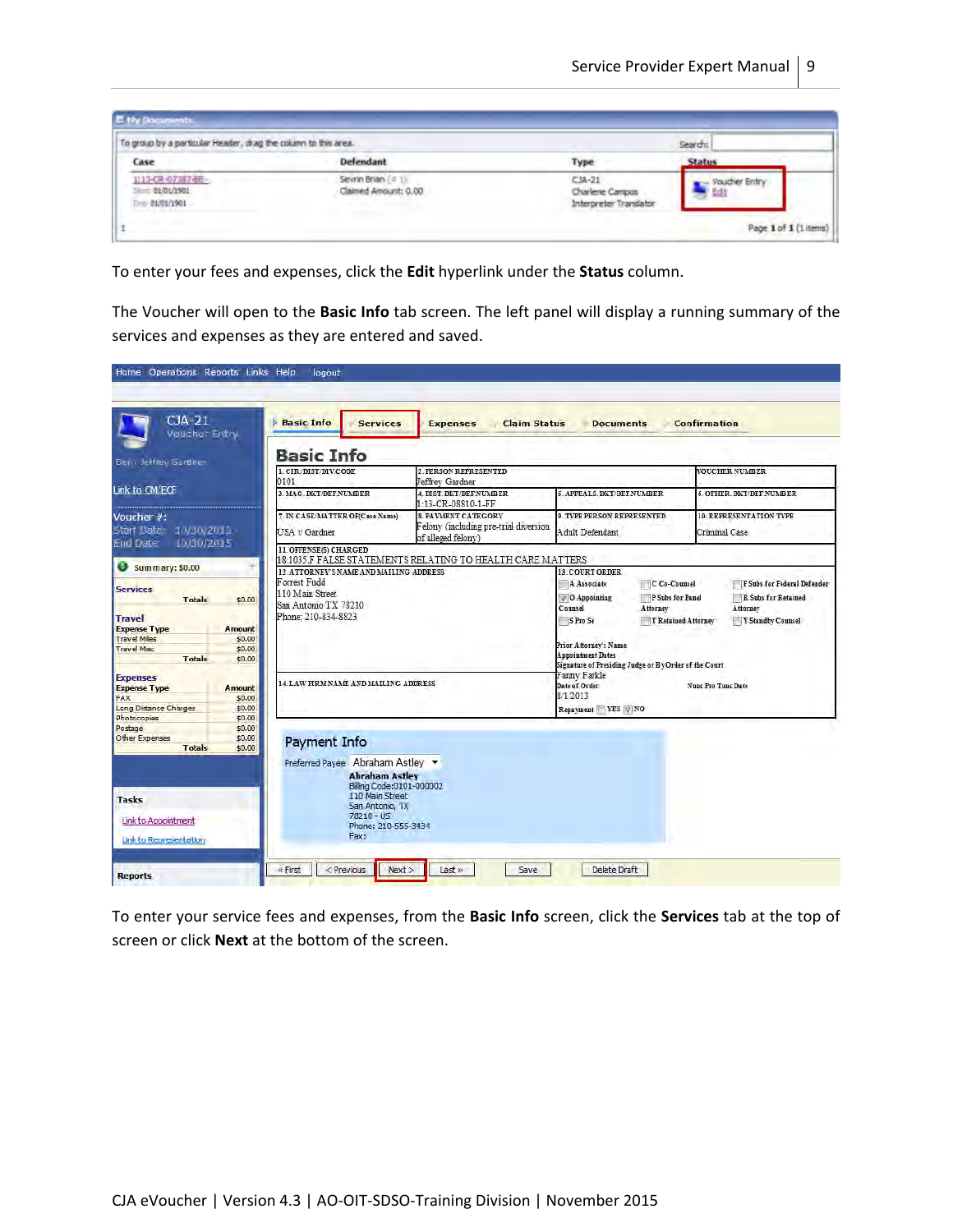| <b>Services</b>                                                                                     |             |                           |
|-----------------------------------------------------------------------------------------------------|-------------|---------------------------|
| $\cdot$ $\blacksquare$<br>8/8/2014<br>Date<br>Hours<br>×                                            | Description | of the<br>$\sim$<br>æ     |
| Rate<br>÷                                                                                           |             | Remove<br>Add             |
|                                                                                                     |             |                           |
| * Required Fields                                                                                   |             |                           |
| To group by a particular Header, drag the column to this area.<br><b>Description</b><br><b>Date</b> |             | <b>Hrs</b><br>Rate<br>Amt |
|                                                                                                     |             |                           |
|                                                                                                     |             |                           |
|                                                                                                     |             |                           |

Required fields are marked with a red asterisk. Enter the date of the service, number of hours billed and the rate. A description of the service provided is required. Click **Add**.

You may continue to add additional entries until you have entered all of your service dates. There is no autosave feature in eVoucher – make sure to click **Save** after every few additions. You will be prompted to save if you try to navigate to another area within eVoucher.

| <b>Windows Internet Explorer</b>                                          |
|---------------------------------------------------------------------------|
| Are you sure you want to leave this page?                                 |
| Message from webpage:                                                     |
| You will lose unsaved changes, are you sure you want<br>to navigate away? |
| $\rightarrow$ Leave this page                                             |
| Stay on this page                                                         |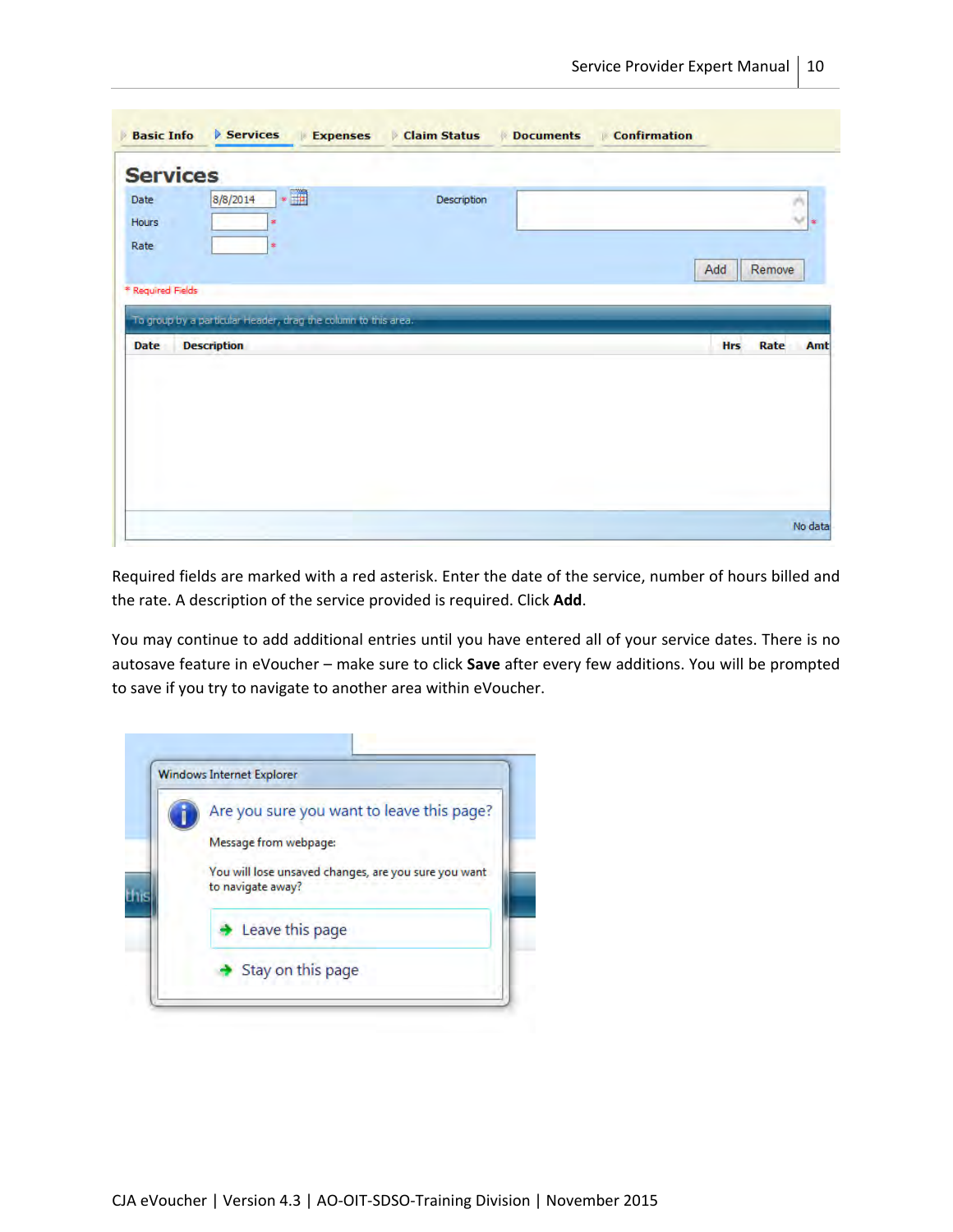To enter charges for any additional expenses, click the **Expenses** tab at the top of the screen or click **Next** at the bottom of the screen.

| <b>Expenses</b>     |                                            |                                                          |             |                                               |       |        |         |
|---------------------|--------------------------------------------|----------------------------------------------------------|-------------|-----------------------------------------------|-------|--------|---------|
| Date                | $\cdot$<br>08/08/2014                      |                                                          | Description | round trip travel to interpret for interview. |       |        |         |
| <b>Expense Type</b> | <b>Travel Miles</b>                        | $\bullet$                                                |             |                                               |       | ×      | 澪       |
| Miles               | 56                                         | at \$0.5600 per mile.                                    |             |                                               |       |        |         |
| Amount              | 31,36                                      |                                                          |             |                                               | Add   | Remove |         |
| * Required Fields   |                                            |                                                          |             |                                               |       |        |         |
|                     |                                            |                                                          |             |                                               |       |        |         |
|                     |                                            |                                                          |             |                                               |       |        |         |
|                     | Drag a column to this area to group by it. |                                                          |             |                                               |       |        |         |
| <b>Expense Type</b> | <b>Date</b>                                | <b>Description</b>                                       |             |                                               | Mile: | Rate   | Amt     |
|                     |                                            | 08/08/2014 round trip travel to interpret for interview. |             |                                               | 56    | \$0.56 |         |
|                     |                                            |                                                          |             |                                               |       |        |         |
| <b>Travel Miles</b> |                                            |                                                          |             |                                               |       |        |         |
|                     |                                            |                                                          |             |                                               |       |        | \$31.36 |
|                     |                                            |                                                          |             |                                               |       |        |         |
|                     |                                            |                                                          |             |                                               |       |        |         |
|                     |                                            |                                                          |             |                                               |       |        |         |

Enter expenses and click **Add**. Be sure to save your items.

| <b>Claim Status</b>           |                                                          |                 |                                               |  |
|-------------------------------|----------------------------------------------------------|-----------------|-----------------------------------------------|--|
| 8/8/2014<br><b>Start Date</b> | $\cdot$ $\blacksquare$                                   | <b>End Date</b> | $\bullet$<br>$\overline{\bullet}$<br>8/8/2014 |  |
| <b>Payment Claims</b>         |                                                          |                 |                                               |  |
| <b>Final Payment</b>          |                                                          |                 |                                               |  |
| <b>Interim Payment</b>        | (payment $#$ )                                           |                 |                                               |  |
| Supplemental Payment          |                                                          |                 |                                               |  |
|                               | ** Reminder: Please select the appropriate claim status. |                 |                                               |  |

The **Claim Status** tab will include the date range of your services. The dates default to the day of the creation of the voucher. Ensure that the date range covers the days for which you are billing services and expenses.

Under **Payment Claims**, make a payment selection. Final payment indicates you will not be billing more on this particular appointment. Interim payments must be OK'd by the court but may be applicable for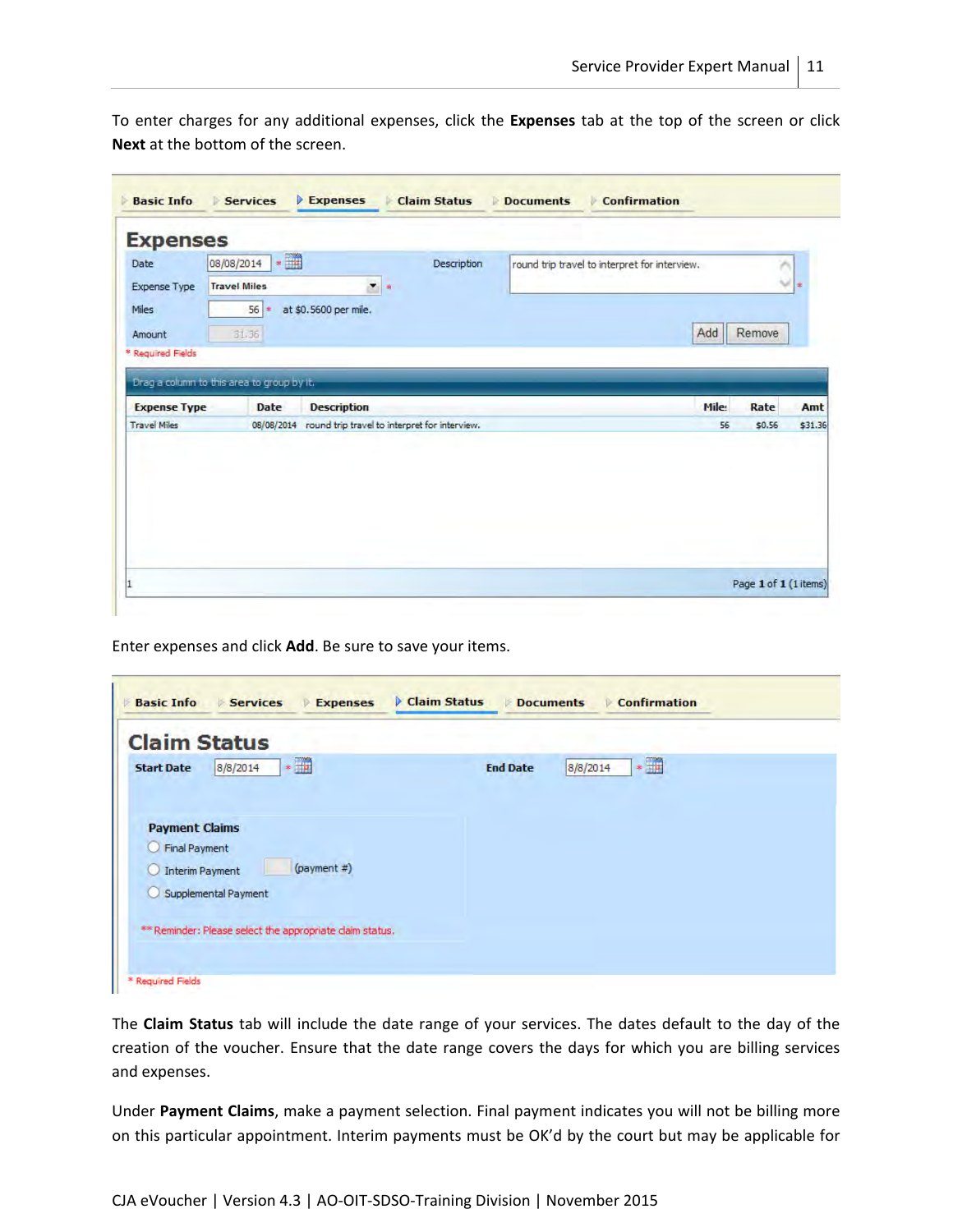those involved in long cases. Supplemental payments cover forgotten charges discovered after final payment has been requested.

Navigate to the **Documents** tab and attach any receipts, invoices, or documents as PDF documents. Label and describe the attachment in the description field and click **Upload** to attach the PDF documents.

| <b>Supporting Documents</b> |                                                    |        |
|-----------------------------|----------------------------------------------------|--------|
|                             | File Upload (Only Pdf files of 10MB size or less!) |        |
| File                        | Browse                                             |        |
| Description                 |                                                    |        |
|                             |                                                    |        |
|                             |                                                    | Upload |
|                             |                                                    |        |

When you have entered all expenses and documents and are ready to submit the voucher, advance to the **Confirmation** tab. You will be able to review the summary of the voucher and can add any notes which will be available for the attorney and the court staff auditing the voucher.

 $\mathbb{R}^2$ 

| Public/Attorney<br><b>Notes</b> | I have attached a PDF copy of the invoice.                                     |               |
|---------------------------------|--------------------------------------------------------------------------------|---------------|
|                                 | $\sqrt{ }$ I swear and affirm the truth or correctness of the above statements |               |
|                                 | Date: 8/8/2014 15:41:0                                                         | <b>Submit</b> |

To submit the voucher, select the **"I swear and affirm…"** check box. This action will also date and time stamp the submission. The **Submit** button will become active. Click **Submit** to move the voucher forward to the attorney who must review your voucher before submitting it to the court.